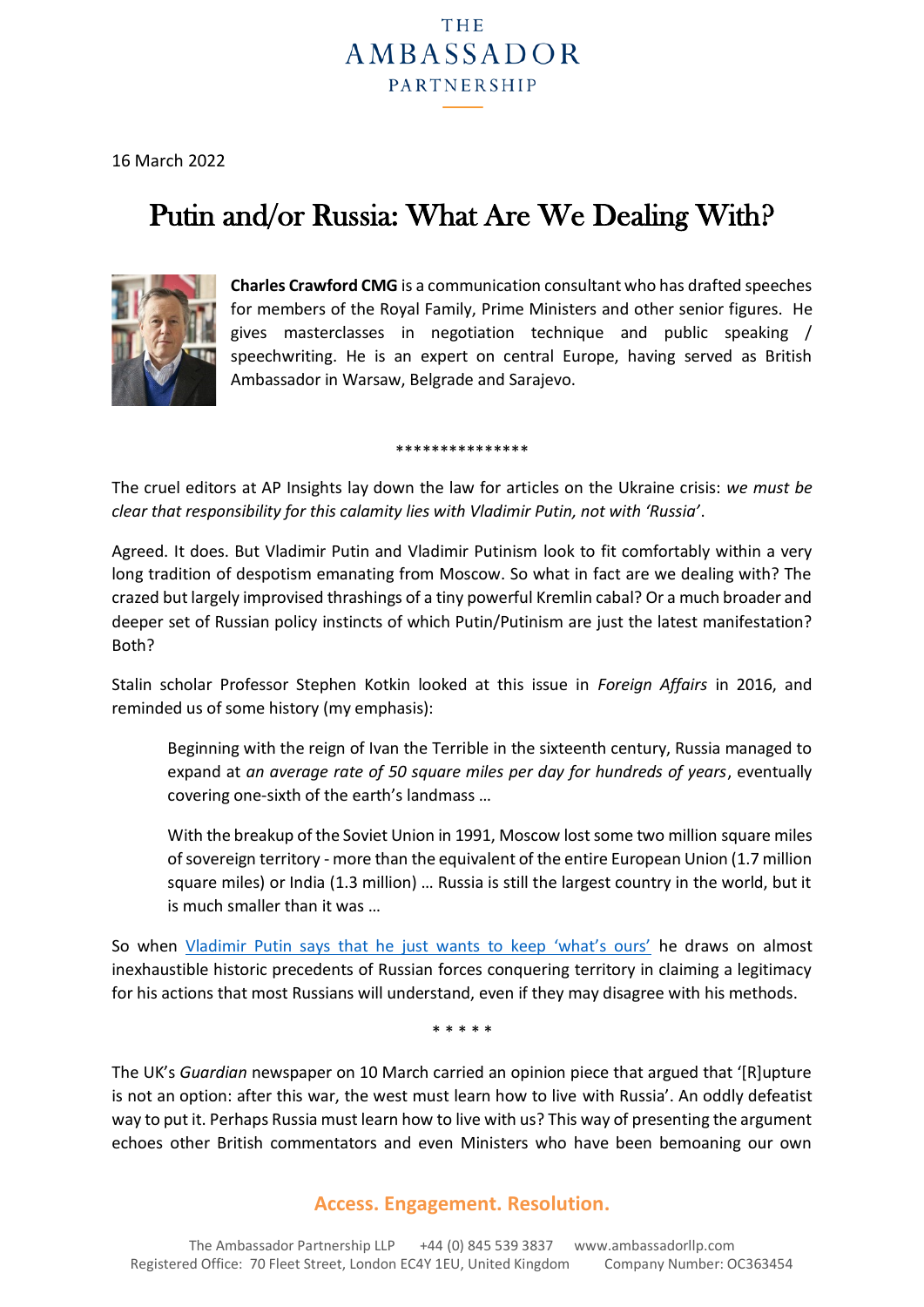'complacency' or 'naivety' in (it's said) assuming that following the end of the Cold War our relations with Russia had settled down into more or less normal cynical pragmatism.

Policy is all about balancing different sorts of risks. Looking at it all in a very broad sense, we see that for three decades our policies for post-Cold War Europe have worked really well for Europe and for Russia itself. Western Europe has stepped up its dependency on Russian energy supplies. The Russian government has stepped up its dependence on western money and technology. Not only is everyone is getting far better off. Everyone has a growing interest in maintaining the stability that makes this possible.

Take Aeroflot. It has one of the youngest fleets in global aviation, full of Airbus and Boeing aircraft. Its operations depend on countless international contracts, insurance policies and certifications within intricate technical networks of operational cooperation. A few weeks ago both western governments and the Kremlin's smart economists would have found plenty of common ground. Why do anything drastic that might put at risk all that sophisticated yet delicate win-win strategic collaboration? Yet here we are now, with a barrage of sanctions effectively grounding Aeroflot for the foreseeable future.

Similar considerations apply to other key sectors of the Russian economy such as banking/finance and the energy technology sector itself. By attacking Ukraine in such an explicitly primitive way, Vladimir Putin has done startling damage to his own country's long-term well-being.

What is to be done?

Whatever we do, we need to be honest with ourselves about what we think we're dealing with.

Do we treat Russia's supposed 'fear of encirclement' as a brute fact of global diplomatic psychology life over which we (and Russian leaders) have no real control?

Or is it a reasonable human fear that requires patient therapy? What if it's a basically unreasonable if not paranoid fear that requires much sterner measures?

Western policy towards Russia in general and towards Vladimir Putin in particular zig-zags between contradictory positions.

One mainstream argument has it that for obvious reasons of history, geography, empire, Tsars, communism and climate, Russian leaders have no choice but to behave as opportunistic expansionist imperialists even when this looks to be ruinously expensive for them. So proceed warily. Keep the bear calm at all costs in his own space, even if he eats some of your neighbour's rabbits now and again.

Against that are those who insist that Russian leaders of course make their own policy choices, but that these decisions are made in a cultural tradition that sees western respect for pragmatic limits as a form of weakness. What we do is set a robust context in which they grasp that bad decisions have bad consequences. Eventually as all sides get used to modern networked cooperation, Russian leaders will come to see that they can exert power in new ways. And that they have no more reason to fear 'encirclement' by democratic NATO states than (say) Switzerland does.